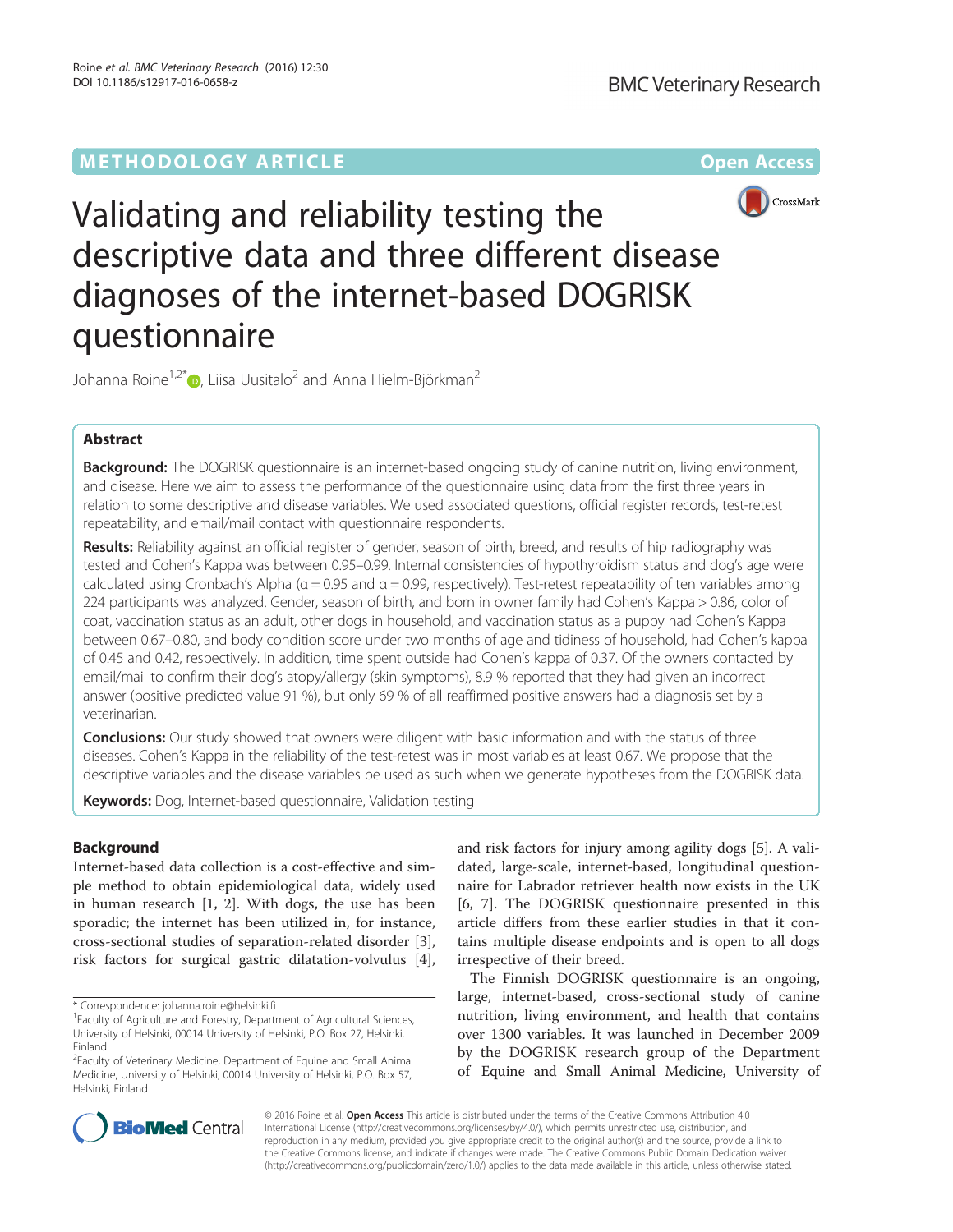Helsinki, Finland. The DOGRISK questionnaire aims to find associations between nutritional, descriptive, and environmental factors and diseases. It is based on the twopage paper-version pilot questionnaire from 2003 that attracted over 1000 answers. To ensure that all important food and diet, environment, and phenotype-related options would be included in the questionnaire, the face and content validity of the questionnaire was checked with veterinary colleagues and people from the dog food and supplement industry, dog breeders, active dog owners, and different dog interest groups. Draft versions were tested on volunteers in the waiting room of the Animal Hospital of the University of Helsinki. A nearly final 14 page version was tested in two clinical trials and during a week in June 2009 among veterinarians, animal nurses, and dog owners in our veterinary hospital waiting room. Before launching the final DOGRISK questionnaire (www. ruokintakysely.fi) in December 2009, also the internet version was tested on 27 dog owners. This questionnaire is the first to gather a vast information of diseases and diet of dogs meticulously over lifetime. The collected environmental data will be used in later nutritional analyses as adjusting background variables.

To collect useful, high-quality data, it is essential to have a carefully designed and well-validated questionnaire serving the specific purpose. Telephone questionnaires for measuring dogs' dietary and living patterns, food intake, exercise, and health status [8, 9] have been validated previously. To enable hypotheses to be generated based on the associations derived from the data, the questionnaire must first be validated and tested for reliability. A questionnaire is a valid instrument if what it measures is what it was originally designed to measure. Validity can be evaluated as the quality and the overall comprehensiveness of the questionnaire, requiring time and effort during the development phases of the instrument. By contrast, reliable self-report instruments are defined by their consistency. There are mainly three things affecting the reliability of this type of questionnaire data: owner data entry errors, how the owner understands the questions, and the owner's ability to remember incidents of interest [6]. Greater reliability will ensue when instructions for the completion of the questionnaire are clear and there are limited distractions in the testing environment [10].

The aim of this work was to describe the validity of owner-entered descriptive information and disease status comparing it with the same data from the official Finnish Kennel Club (FKC) register. In addition, the reliability was tested through internal consistency by comparing the answers to two related questions within the questionnaire, and by comparing owner-entered information about their dog having skin symptoms with responses to a short email questionnaire sent to owners.

The test-retest repeatability was ascertained by using the questionnaires that were filled in twice for the same dog.

## Methods

Eligible respondents were all dog owners who were able to respond to the questionnaire in Finnish. They were recruited by letting dog owners know about the questionnaire at dog fairs, through dog clubs, in dog magazines, by interviews in the media, and later by sending out flyers with a raw food selling vending car. Up to March 23, 2013, a total of 8813 questionnaires had been filled in by Finnish dog owners. The study population consists of 261 different breeds and 1155 mixed-breed dogs (13.1 %) of all age groups, from puppies to senior dogs. The earliest date of birth in the sample was April 8, 1983, as owners of deceased dogs were also allowed to fill in the questionnaire. The study population consists of dogs from all over Finland (northern Europe). Not all questions were mandatory, so the respondents had the opportunity to leave the questions unanswered.

# Criterion validity: Inter-rater reliability against an official register

From the whole DOGRISK questionnaire study population, 487 dogs with an owner-entered official Finnish Kennel Club (FKC) canine registration number were chosen as a convenience sample, starting from the first dog and moving forward until the 487th. Breed, gender, date of birth, and results of official hip radiographs (if available) were confirmed from the official FKC register and compared with the answers given to the corresponding four questions in the DOGRISK questionnaire. Subject characteristics are shown in Table 1. The date of birth taken from the register was recoded into four variables to match the season answers given in the questionnaire: winter (from December to February), spring (from March to May), summer (from June to August), and autumn (from September to November) (Table 2). The hip radiograph results are in both the register and the DOGRISK questionnaire given as one of 25 possible variants from A/A to E/E according to the internationally used FCI grading system. These official hip dysplasia screening results are recorded as follows:  $A = no$  signs of canine hip dysplasia (CHD),  $B = near normal hip joint s/$ borderline,  $C =$  mild CHD,  $D =$  moderate CHD, and  $E =$ severe CHD [11]. The first of the letters corresponds to the dog's left hind leg and the second letter to the right. However, as most of the owners probably do not remember which leg was the worst, both the owners' answer and the result from official register were recoded so that A/B and B/A indicated the same, B/C and C/B indicated the same, etc. Cohen's Kappa (κ) was used to evaluate the reliability of the answers for all descriptive variables.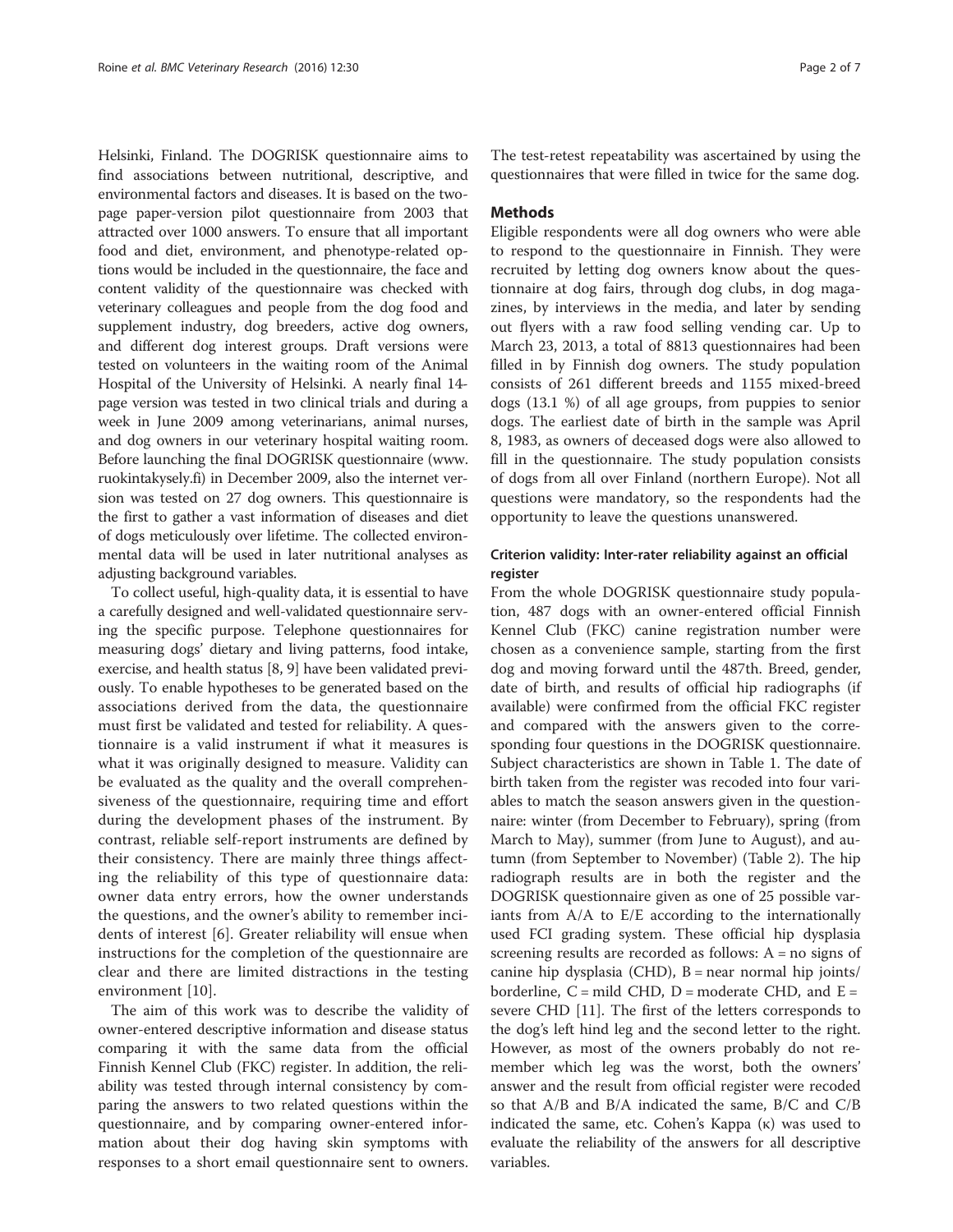| Characteristics            | Entire DOGRISK questionnaire<br>cohort ( $n = 8813$ ) | Subcohort from the Finnish Kennel $P$<br>Club register $(n = 487)$ |       | Subcohort with double answers on the<br>DOGRISK questionnaire ( $n = 244$ ) |
|----------------------------|-------------------------------------------------------|--------------------------------------------------------------------|-------|-----------------------------------------------------------------------------|
| Age, years $(\pm SD)$      | 4.1 $(\pm 3.2)$                                       | 4.1 $(\pm 2.9)$                                                    | 0.087 | First answers: $3.3 \ (\pm 2.9)$ ;<br>second answers: $4.4 \ (\pm 3.1)$     |
| Gender, % male             | 47.1                                                  | 43.0                                                               | 0.044 | 48.4                                                                        |
| Number of different breeds | - 262                                                 | 126                                                                |       | 101                                                                         |

Table 1 Characteristics of the entire DOGRISK population and the two subpopulations used in the present article

#### Internal consistency within the questionnaire

To assess the internal consistency in the owners' answers, we compared two answers on the questionnaire that would always be expected to coincide. For this, we chose hypothyroidism, which is a common disease requiring specific diagnostic blood work that is done by veterinarians and that always needs medication. The questionnaire includes a question on whether the dog has the disease or not, and another question on ongoing medication (open question where owners were to fill in all medication used). Cronbach's Alpha  $(α)$  was used to evaluate the reliability of the answers to the ownerreported disease status and medication.

The questionnaire also included a question on the dog's age (with three response options: puppy/0-6 months, young/7-18 months, or adult/choose the age in years between 1 and 21 years) and another question on the date of birth. We calculated the difference between the date when the owner filled in the questionnaire and the birth date of the dog, and then recoded it into years: 0.1–0.5 as 0.25 year (puppy), 0.6–1.9 as 1 year (young dog), 2.0–2.9 as 2 years (adult), etc. We then compared this value to the owner's answer of the dog's age in years using Cronbach's Alpha.

#### Reliability against additional questions

All dog owners who had answered 'yes' to the question 'Does your dog suffer from atopy/allergy (skin symptoms)?' and had provided either their email address or street address were contacted by email/mail  $(n = 1354)$ and asked whether their original answer was correct and whether the condition had been diagnosed by a

Table 2 Comparison of season of birth

| <b>DOGRISK</b> |        | Finnish Kennel Club register |        |        |
|----------------|--------|------------------------------|--------|--------|
|                | Winter | Spring                       | Summer | Autumn |
| Winter         | 101    | h                            |        |        |
| Spring         |        | 163                          |        |        |
| Summer         |        |                              | 116    |        |
| Autumn         |        |                              |        | 89     |

Answers of the owners about the season of birth of their dog from the DOGRISK questionnaire compared to the birthday data from the same dogs in the Finnish Kennel Club register  $(n = 483)$ 

Winter, from December to February; Spring, from March to May; Summer, from June to August; Autumn, from September to November

veterinarian. The owners also had the opportunity to explain their dog's symptoms more thoroughly.

Additionally, all dog owners who had not ticked an answer 'yes/no' to the question on whether their dogs suffered from atopy/allergy (skin symptoms) (AASS) but had answered one or more of the related questions (has had it rarely/has had it often; started at the age of; is still having the disease; the disease cured after changing the diet/ I haven't noticed that the diet change helped) were also contacted by email/mail ( $n = 197$ ) and asked whether their dog suffered from the disease or not. Positive predictive value (PPV) was calculated to evaluate the percentage of true positives of all positive answers of owner-reported disease status of AASS. Here the correct positive answer to the question 'Does your dog suffer from atopy/allergies (skin symptoms)?' reaffirmed by the owner by email/mail was used as the 'golden standard'. From all owner-reaffirmed positive answers, the percentage of dogs with a diagnosis set by a veterinarian was calculated.

# Repeatability by a spontaneous, non-prospective test-retest

There were 244 owners in the study sample who had answered the questionnaire twice of their own initiative, three who had answered it 3 times, and one who had answered it 4 times; in the analyses, we used only the twice-answered questionnaires. For some questions, the owner might not have had all information at hand when they filled in the questionnaire the first time. In the questionnaire pre-text, the respondents had indeed been instructed not to submit the questionnaire before it was completely ready, but instead to save the answers temporarily. However, some owners might have submitted the questionnaire before they contacted the breeder and then resubmitted a new questionnaire after receiving the answers from the breeder. Because of adding new information to the questionnaire, we could not use this testretest data to analyze the repeatability of questions on diseases or of many of the living conditions. Repeatability of ten questions was analyzed using Cohen's kappa; these included gender, season of birth, color of coat, born in owner family, body condition score under two months of age, time spent outside under two months of age, vaccinations as a puppy, tidiness of household, vaccinations as an adult, and other dogs in household.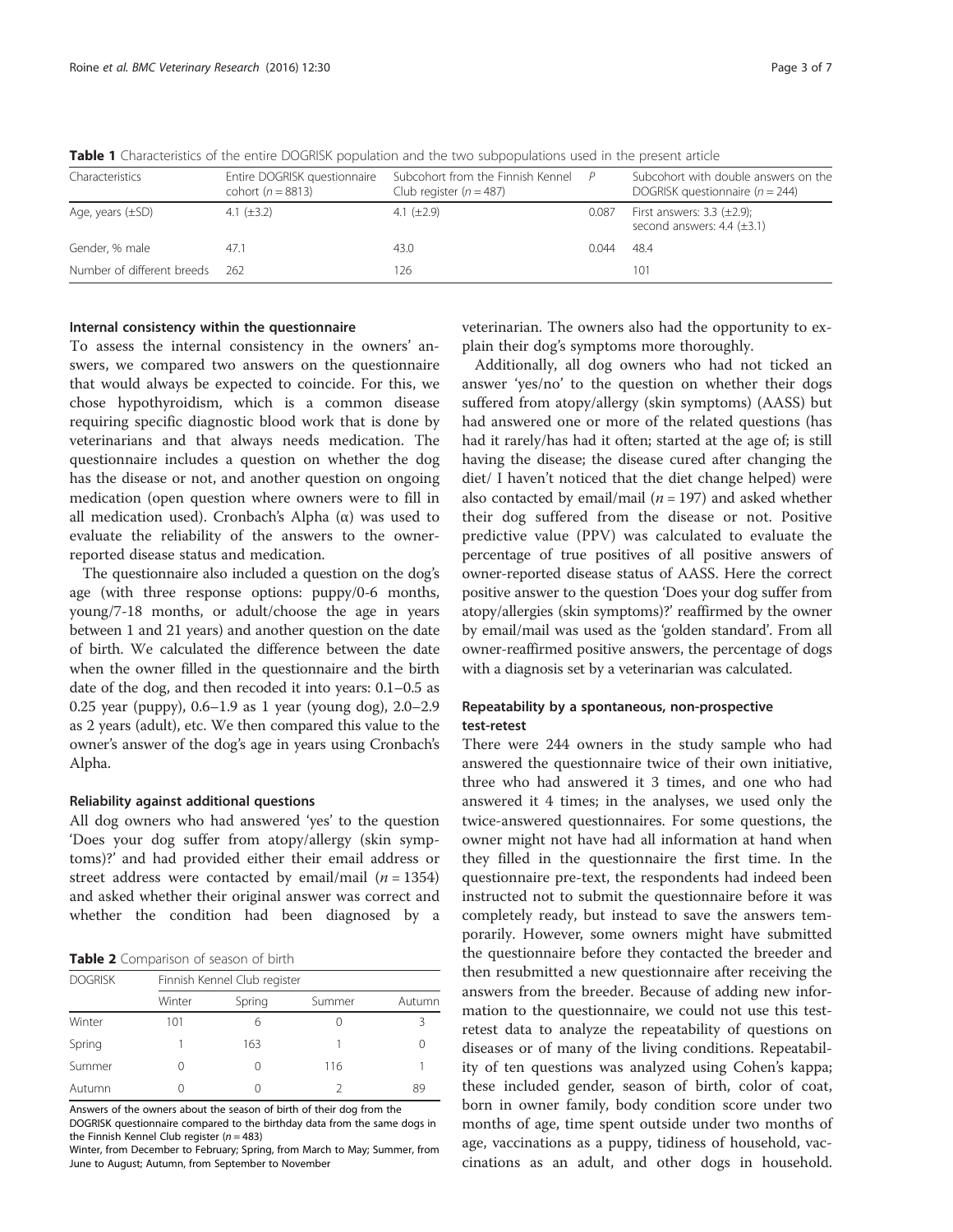When calculating the kappa for adult vaccinations, only dogs aged over 18 months were included.

### **Results**

The characteristics of the DOGRISK study population and the subpopulations from the FKC and the retest sample are shown in Table 1. The three most prevalent breeds in the entire DOGRISK study population were mixed breed dogs (13.1 %), German shepherd dog (6.1 %), and Labrador retriever (3.4 %). In the FKC subcohort they were German shepherd dog (7.6 %), Finnish Lapphund (4.3 %), and Shetland sheepdog (3.7 %), and in the subcohort of retest sample mixed breed dogs (8.2 %), German shepherd dog (8.2 %), and Rottweiler (5.3 %).

## Criterion validity: Inter-rater reliability against an official register

Reliability of season of birth, gender, breed, and results of hip radiography when DOGRISK questionnaire answers were compared with official FKC register data was following:  $κ = 0.96$ ,  $κ = 0.99$ ,  $κ = 0.99$ , and  $κ = 0.95$ , respectively. Results are shown in Table 3.

#### Internal consistency of the questionnaire

The owner-reported hypothyroidism diagnosis and ongoing hypothyroid medication of the dog were compared and the Cronbach's  $\alpha$  was 0.95 ( $n = 8081$ ). In the consistency between the dog's age and date of birth the Cronbach's  $\alpha$ was 0.99 ( $n = 3540$ ).

#### Reliability against additional questions

Altogether 515 (38 %) of 1354 owners who had responded 'yes, my dog suffers from atopy/allergy (skin symptoms)' (AASS) also answered our email/mail. Of these, 457 (89 %) reported having given a correct answer and 58 (11 %) an incorrect answer. All 58 answers reported as incorrect were controlled one by one, and based on the owners' explanation, 11 were kept as a 'yes' and the rest were considered false positives  $(n = 47)$ . The PPV of the owner-reported disease status of AASS was 0.91. Thirtyseven of the 47 answers were excluded from future analyses as they could not be categorized as atopic nor healthy.

| Table 3 Reliability of questions in the DOGRISK questionnaire |  |
|---------------------------------------------------------------|--|
|---------------------------------------------------------------|--|

| Question               | Kappa statistic | 95 % CI       | n   |
|------------------------|-----------------|---------------|-----|
| Season of birth        | 0.96            | $0.94 - 0.98$ | 483 |
| Gender                 | 0.99            | $0.98 - 1.00$ | 468 |
| Breed                  | 0.99            | $0.98 - 1.00$ | 478 |
| Hip radiograph results | 0.95            | $0.91 - 0.99$ | 115 |

Comparing owners' answers in the DOGRISK questionnaire with the same data in the Finnish Kennel Club register using Cohen's Kappa

Of the 197 owners who had ticked only one of the AASS-specifying questions (when diagnosed, if symptoms occur frequently, etc.), but not the disease question itself, 63 (32 %) answered our email/mail; 49 (78 %) reported that their dog had AASS, while 14 (22 %) reported that their dog did not have AASS. The 49 were recoded as 'yes' into the questionnaire data. The 14 'no' answers were controlled one by one, and based on the owners' explanation, one was recoded into 'yes', three were recoded into 'no', and ten could not be assigned to either category. For the owners did not answer the email ( $n = 134$ ), this question was left empty on the questionnaire as these dogs also did not have any answer to the main question of 'Does your dog suffer from AASS?'.

After these checks,  $1357$   $(1354-47+49+1)$  positive answers remained in the data, with a total of 518 (457 +  $11 + 49 + 1$ ) confirmed answers (38 %). In addition, 228 dogs had positive answers without any contact information for the owner. Of the confirmed positive answers, only 69 % had a diagnosis set by a veterinarian.

#### Repeatability by a spontaneous test-retest

Altogether 244 owners had filled in the questionnaire twice. The time period between the answers varied from 1 day to 38 months. Three variables, i.e. gender, born in owner family, and season of birth, had Cohen's kappa between 0.86–0.96. Four variables, color of coat, vaccination status as an adult, other dogs in household, and vaccination status as a puppy, had Cohen's kappa between 0.67–0.80. Two variables, body condition score under two months of age and tidiness of household, had Cohen's kappa of 0.45 and 0.42, respectively. Time spent outside under two months of age had Cohen's kappa of 0.37. Results are presented in Table 4.

# **Discussion**

Since we have 43 disease diagnoses (117 when including all drop-down lists) in the DOGRISK questionnaire, it was not feasible to validate them all. However, as we are interested in using different diseases in our future analyses, we chose to validate one medicated disease that could be evaluated easily using a concurrent medication question (hypothyroidism), one diagnosis that could be compared with an external official register (canine hip dysplasia; CHD), and one disease that even for a specialist is considered difficult to diagnose with 100 % certainty (canine atopic dermatitis or atopy), which in the questionnaire was covered by a wider question: atopy/allergy (skin symptoms)(AASS). The internal consistency for hypothyroidism was excellent ( $\alpha = 0.95$ ,  $n = 8081$ ). This was expected since hypothyroidism is also a human disease and it can be speculated that people may remember it more easily because of this. It is also always diagnosed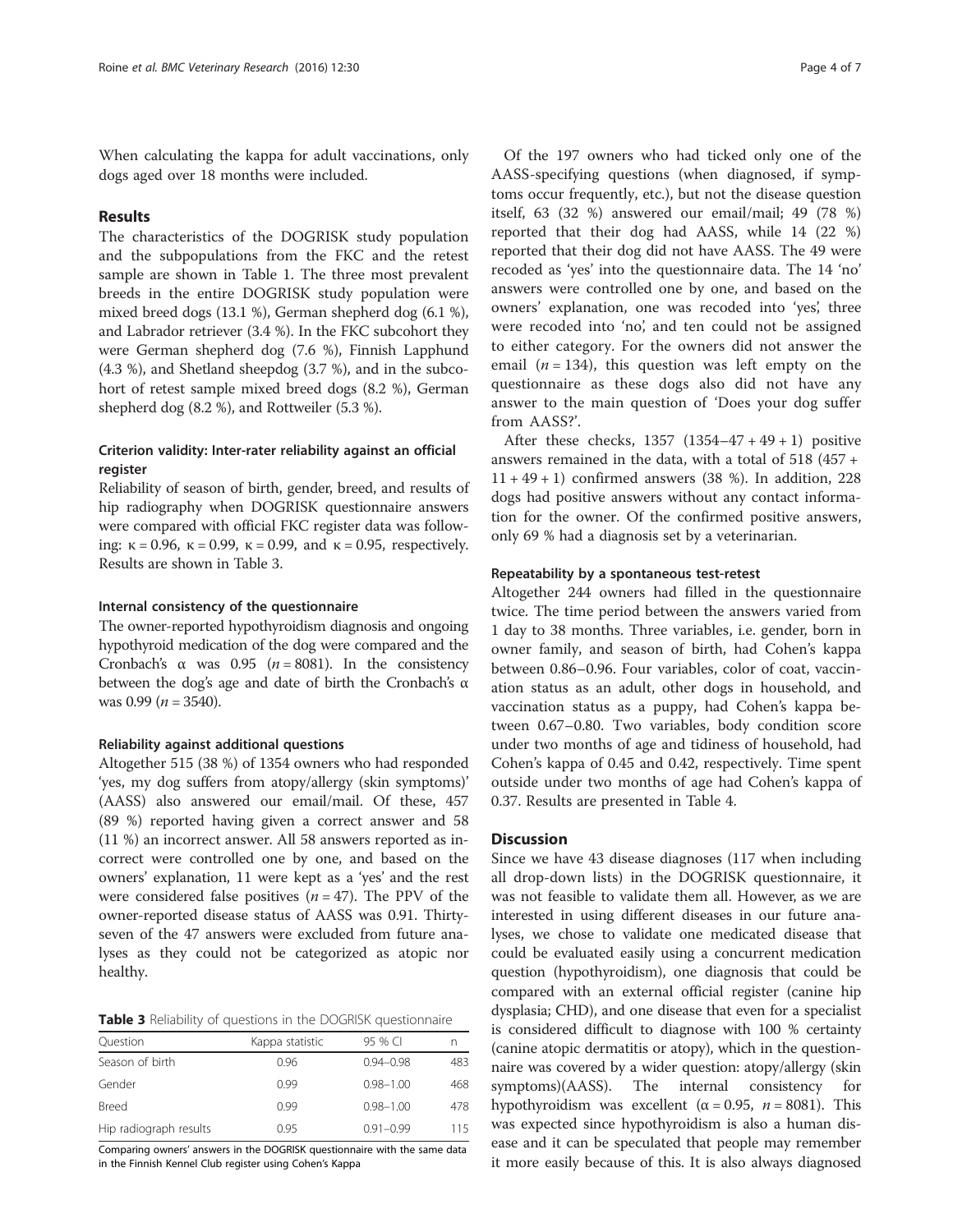Table 4 Test-retest repeatability of ten questions in the DOGRISK questionnaire

| Ouestion                                                             | Kappa<br>statistic | 95 % CI        | n   |
|----------------------------------------------------------------------|--------------------|----------------|-----|
| Constant                                                             |                    |                |     |
| Gender                                                               | 0.96               | $0.92 - 0.99$  | 241 |
| Season of birth                                                      | 0.86               | $0.81 - 0.91$  | 234 |
| Color of coat                                                        | 0.80               | $0.73 - 0.87$  | 218 |
| Born in owner family                                                 | 0.96               | $0.89 - 1.04$  | 244 |
| Possibly not known when first responding                             |                    |                |     |
| Body condition score when dog aged<br>under 2 months                 | 0.45               | $0.28 - 0.62$  | 105 |
| Time spent outside when dog aged<br>under 2 months                   | 0.37               | $0.26 - 0.49$  | 118 |
| Vaccinations as a puppy                                              | 0.67               | $0.048 - 1.28$ | 230 |
| Possibly changing with time                                          |                    |                |     |
| Tidiness of household                                                | 0.42               | $0.29 - 0.54$  | 241 |
| Vaccinations as an adult (only dogs<br>aged over 18 months included) | 0.76               | $0.50 - 1.02$  | 147 |
| Other dogs in household                                              | 0.71               | $0.60 - 0.81$  | 198 |

Comparing the repeatability of the DOGRISK questionnaire using Cohen's Kappa in a subpopulation of dogs whose owners filled the questionnaire twice

Consent from the dog owners' In the questionnaire the dog owners' are informed that the results will be

published in national and international journals. By filling in the questionnaire

they give their consent to this Link to the questionnaire

The questionnaire can be found from www.ruokintakysely.fi (only in Finnish)

from a blood sample at a veterinary clinic, and it invariably requires medication. Discrepant answers to the two questions on diagnosis and medication were very few, but could arise from owners having just visited the clinic and awaiting results, which would have yielded a 'yes' for diagnosis but nothing for medication. Another possibility might be that the owner could not remember the name of the disease or the name of the medication, resulting in one of the questions left unanswered.

The reliability of the radiographic CHD results was also excellent ( $\kappa$  = 0.95). Many dog breed associations in Finland take part in a national hip screening program (PEVISA) [12] where dogs' hips are screened by radiographs according to the Fédération Cynologique Internationale (FCI) [11] at the age of 12-18 months. The screening result is expressed as a letter, according to their worst hip; A (healthy), B, C, D or E (severe CHD). The small differences in owner-reported CHD results and the register data might reflect the fact that some owners take new radiographs when their animals are older to see if they have improved (or worsened). This would yield an inconsistency in the validation, as we have old results in the questionnaire but new results in the FCI register. Also, owners might simply forget the letters. We only looked at dogs that had official hip

radiograph results, meaning that they were pure-bred dogs aged over 18 months.

Atopy/allergy (skin symptoms) (AASS) is much more difficult to diagnose than hypothyroidism and CHD, and therefore, we expected its reliability to be much lower than for the other two diagnoses. The diagnosing protocol is time-consuming and includes numerous treatment trials, elimination diet trials, blood work, etc. This might be too extensive and expensive for many owners. Thus, many pruritic dogs are incorrectly believed to be atopic by owners or even veterinarians, who sometimes also find it difficult to diagnose atopy and allergies. Some dogs therefore probably have the disease but lack a confirmed diagnosis. The dog's symptoms also might have disappeared due to environmental or dietary changes, or they may be so mild that the owners think that their dog is healthy. For this validation, we sent a short email/mail questionnaire to the owners to ask about their dogs' diagnosis. Altogether 31 % of the owners reported that the diagnosis was not verified by a veterinary work-up. However, response consistency or disease repeatability was good: the PPV was 0.91 when comparing the answers in the DOGRISK questionnaire and in the email/mail questionnaire. Therefore, we may consider the ownerreported disease status of AASS quite reliable, bearing in mind the difficulties in diagnosing this disease. Because email/mail was not sent to owners reporting that their dogs did not suffer from AASS, we could not conclude how many true- or false-negatives we had.

Owners seemed to be diligent with basic information, as the internal consistency of two questions related to the dog's age was excellent. Also data on gender, season of birth, and breed matched very well with the official register records. Because all dogs in these analyses were pure bred dogs, the new owner should have received the registration book from the breeder or previous owner in which this information can be verified. In fact, most of our data concerning descriptive information and diseases can be considered good or excellent. Only data for the time before the owner had the dog can be considered slightly more unreliable.

Data on web-based questionnaire validity and reliability among human subjects are vast, and a comprehensive review is not feasible in this context. Although betweenstudy comparisons are complicated by differences in the study methods and statistical measures used, the DOGRISK questionnaire appears to compare well with results for humans. The reliability is highly dependent on the exact variable analyzed, as shown by Stanton et al. [13], who found Kappa coefficients ranging from 0.65 to 1.00 for sociodemographic variables and from 0.21 to 0.71 for health variables. McAlindon et al. [14] compared consistency between answers given to age and date of birth and found a discrepancy rate of 1.3 %, similar to our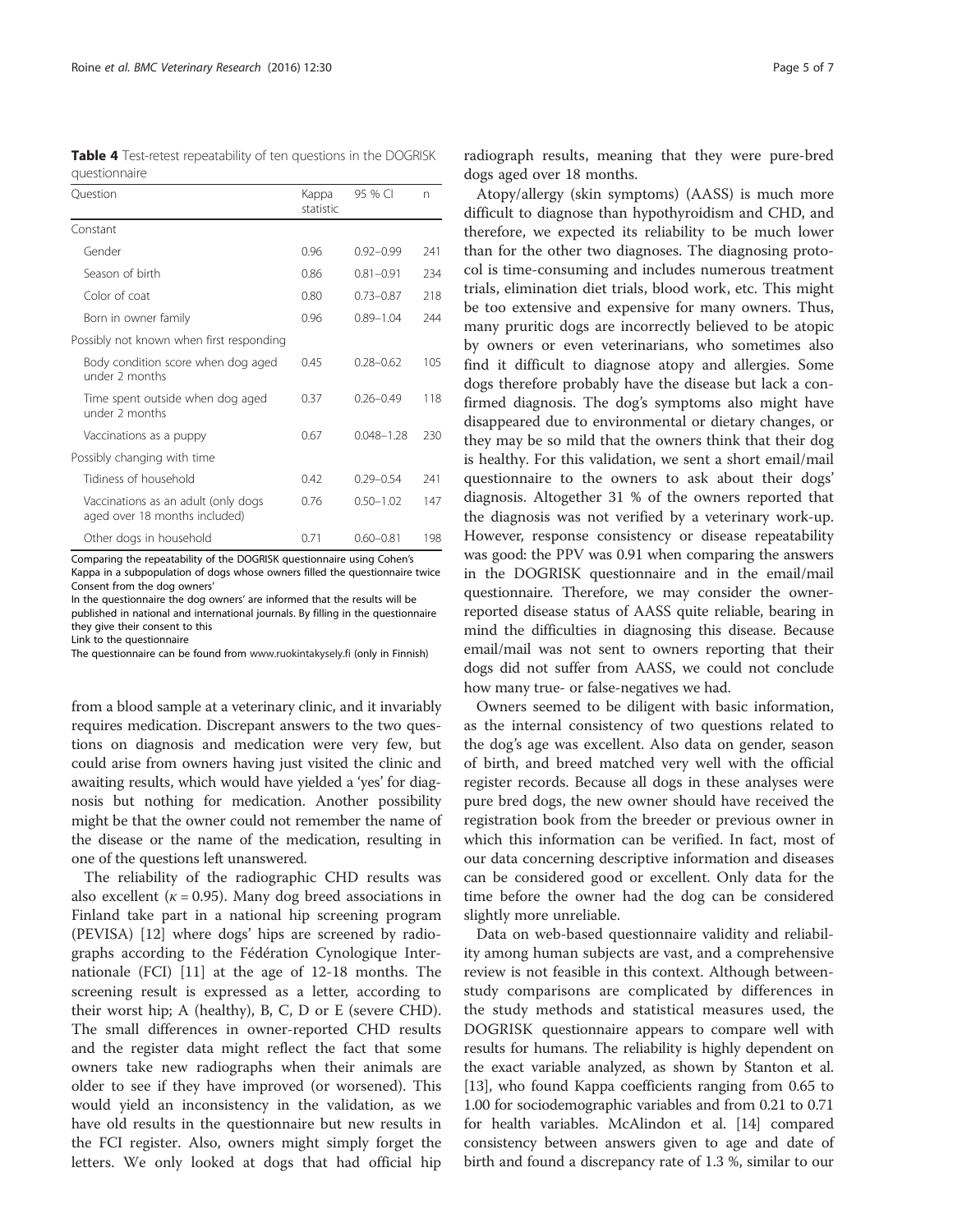figure of 1.0 % ( $n = 3540$ ). Upon comparing self-reported hip osteoarthritis with results of clinical examination, Ratzlaff et al. [15] reported a positive predictive value of 61 %, a negative predictive value of 98 %, a sensitivity of 81 %, and a specificity of 94 %.

The retest population was not a planned repeatability study population, but a subgroup of the group responding to the existing questionnaire twice of their own initiative. Utilizing the responses of the owners who had answered the questionnaire twice was a limitation in our study, as all data will not necessarily be the same. Answers for gender, color of coat, season of birth, and born in owner family are considered stable since they should not change with repeated response, and repeatability in these was indeed high, being very similar to that in Sallander et al. [8].

We provided an option in the questionnaire to save answers midway through the answering process without submitting the questionnaire and to continue answering later. For those that used this option, it probably had a positive effect on the reliability of the answers, as respondents could gather all information before submitting the questionnaire and they could fill in the questionnaire at an optimal time as opposed to completing it in a rush. However, we also had informed respondents who contacted us by email that they could resubmit a totally new questionnaire at will if they received new information about the puppy stage or if conditions changed. As the two answers will then not be similar by default, they will show weaker repeatability. The most logical reasons for why some owners answered the questionnaire twice are because they had reported something incorrectly the first time, because they had forgotten that they had already filled in the questionnaire, because something had changed in their dog's lives, because they wanted to report extra information about something they had no knowledge of the first time, or because other person in the household had responded to the questionnaire at the second time-point. The questions on body condition score and time spent outside, both covering the period when dogs were under the age of two months, could have been difficult for the owner to report since during this period puppies typically reside with the breeder. Thus, owners likely first provided an "educated guess" on the topic, followed by the actual answer given to them by the breeder, or a second own "educated guess". This would explain the low repeatability in the answers to these questions, with answers to the question on puppy vaccination being somewhat more reliable, as it is common in Finland to vaccinate all puppies, and this information is usually given in written form (in the passport or vaccination booklet) to new owners if they adopt an older dog.

Questions about the environment were also deemed ill-suited to repeated questioning since owners might have moved, taken new pets, stopped smoking, etc., but

we nevertheless chose to compare the following nonstable questions: tidiness of household, adult dog's vaccinations, and other dogs in household. The time factor will be the reason for any discrepancy in the answers here, e.g. tidiness of the household may vary according to the life situation. Also, the number of dogs in the household may vary with time, as old dogs die and new puppies arrive. For the future analyses these variables can still be used but should be interpreted carefully.

# Conclusions

An epidemiological study, such as the DOGRISK questionnaire, with a large study population can be useful for searching for associations between diseases, nutrition, and descriptive and environmental factors, but the validity and repeatability of the questionnaire must be tested before any conclusions can be drawn. This study validated and tested disease diagnoses and descriptive and environmental factors for reliability; comparing data against that of an official register showed excellent agreement and internal consistency of the questionnaire was very good. The test-retest repeatability was substantial in few questions but good in most of the questions. We propose that the descriptive variables and the disease variables be used as such to generate hypotheses from the DOGRISK data and that second answers be used if owners have answered twice. The food and diet-related questions will be validated in a separate article.

#### Competing interests

The authors declare that they have no competing interests. The data is owned by the author (AHB). The veterinary pharmaceutical company Vetcare financed launching the DOGRISK questionnaire and having it on a server. However, no one other than the DOGRISK Study group has had any input on the study design, data collection/analyses, interpretation of the data, or the decision to write and submit the paper. The decision to write and submit the paper for publication was the sole responsibility of the corresponding author and her supervisor. No medical writer was involved in drafting the paper.

#### Authors' contributions

JR and AHB selected the topic of this article. JR performed the literature search, analyzed the data, and wrote the article. LU and AHB verified the evidence and edited the manuscript. All three authors read and approved the final manuscript.

#### Acknowledgements

The authors thank Mikko Kosola for statistical assistance. Shea Beasley is thanked for participating in study design. Support from Svenska Kulturfonden and Vetcare Ltd. is gratefully acknowledged.

#### Received: 13 October 2015 Accepted: 15 February 2016 Published online: 20 February 2016

#### References

- 1. Smith B, Smith TC, Gray GC, Ryan MA, Millennium Cohort Study Team. When epidemiology meets the Internet: Web-based surveys in the Millennium Cohort Study. Am J Epidemiol. 2007;166:1345–54.
- 2. Ekman A, Dickman PW, Klint A, Weiderpass E, Litton JE. Feasibility of using web-based questionnaires in large population-based epidemiological studies. Eur J Epidemiol. 2006;21:103–11.